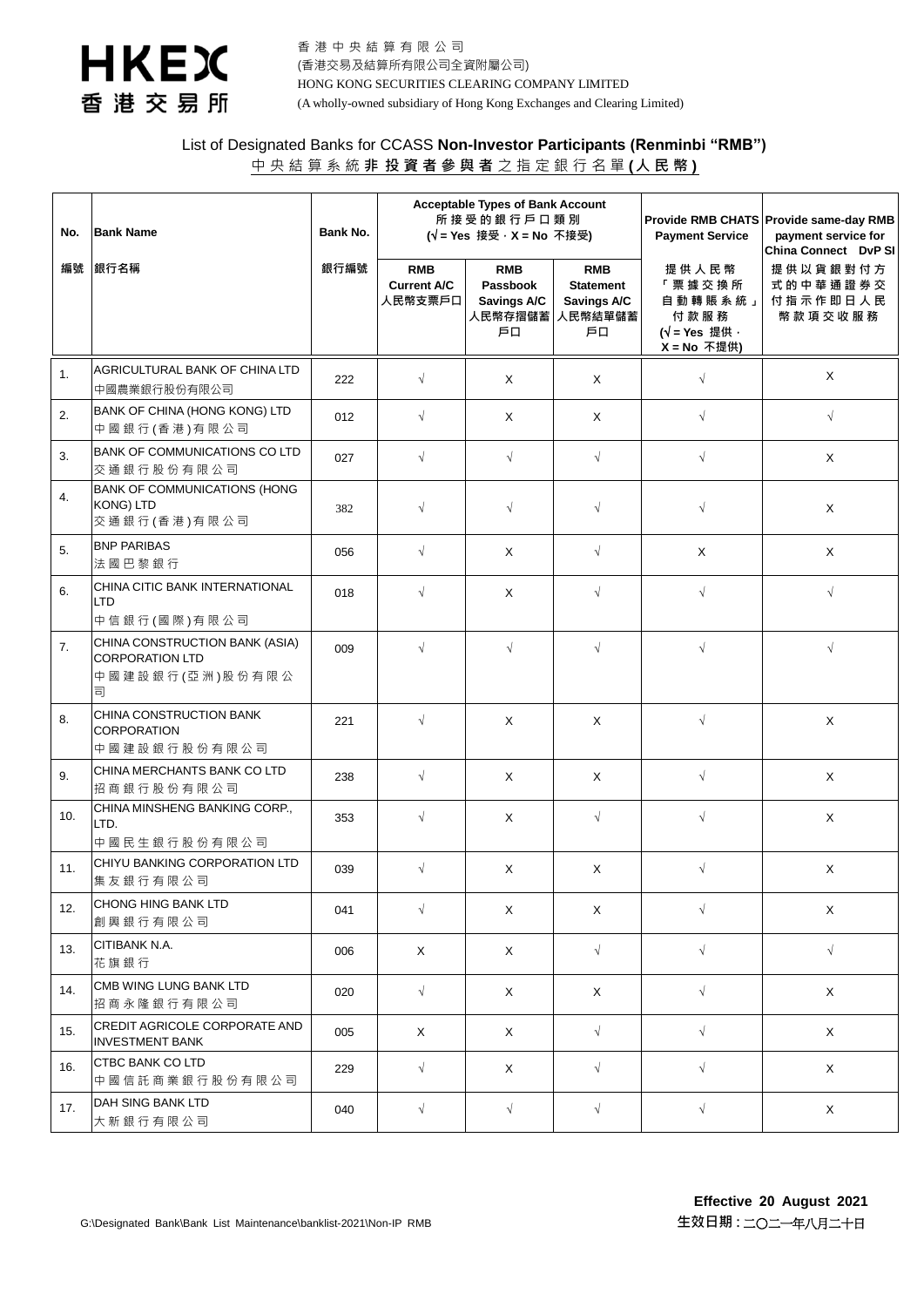

香 港 中 央 結 算 有 限 公 司 (香港交易及結算所有限公司全資附屬公司) HONG KONG SECURITIES CLEARING COMPANY LIMITED (A wholly-owned subsidiary of Hong Kong Exchanges and Clearing Limited)

## List of Designated Banks for CCASS **Non-Investor Participants (Renminbi "RMB")** 中央結算系統 **非 投 資 者 參 與 者** 之 指 定 銀 行 名 單 **(人民幣 )**

| No. | <b>Bank Name</b>                                                                   | Bank No. | <b>Acceptable Types of Bank Account</b><br>所接受的銀行戶口類別<br>$(\sqrt{ }$ = Yes 接受 $\cdot$ X = No 不接受) |                                                        |                                                                | <b>Payment Service</b>                                                         | Provide RMB CHATS Provide same-day RMB<br>payment service for<br>China Connect DvP SI |
|-----|------------------------------------------------------------------------------------|----------|---------------------------------------------------------------------------------------------------|--------------------------------------------------------|----------------------------------------------------------------|--------------------------------------------------------------------------------|---------------------------------------------------------------------------------------|
| 編號  | 銀行名稱                                                                               | 銀行編號     | <b>RMB</b><br><b>Current A/C</b><br>人民幣支票戶口                                                       | <b>RMB</b><br>Passbook<br>Savings A/C<br>人民幣存摺儲蓄<br>戶口 | <b>RMB</b><br><b>Statement</b><br>Savings A/C<br>人民幣結單儲蓄<br>戶口 | 提供人民幣<br>「票據交換所<br>自動轉賬系統」<br>付款服務<br>$(\sqrt{\ }$ = Yes 提供 ·<br>$X = No$ 不提供) | 提供以貨銀對付方<br>式的中華通證券交<br>付指示作即日人民<br>幣款項交收服務                                           |
| 18. | DBS BANK (HONG KONG) LTD<br>星展銀行(香港)有限公司                                           | 016      | $\times$                                                                                          | $\sqrt{}$                                              | $\sqrt{}$                                                      | $\sqrt{ }$                                                                     | $\sqrt{}$                                                                             |
| 19. | <b>DBS BANK LTD</b>                                                                | 185      | Χ                                                                                                 | X                                                      | $\sqrt{}$                                                      | $\sqrt{}$                                                                      | $\sqrt{ }$                                                                            |
| 20. | <b>DEUTSCHE BANK AG</b><br>德意志銀行                                                   | 054      | $\sqrt{ }$                                                                                        | X                                                      | X                                                              | $\sqrt{}$                                                                      | $\sqrt{ }$                                                                            |
| 21. | <b>EFG BANK AG</b><br>瑞士盈豐銀行股份有限公司                                                 | 237      | $\sqrt{}$                                                                                         | X                                                      | X                                                              | $\sqrt{}$                                                                      | X                                                                                     |
| 22. | FUBON BANK (HONG KONG) LTD<br>富邦銀行(香港)有限公司                                         | 128      | RMB Call Account 人民幣通知戶口                                                                          |                                                        |                                                                | $\sqrt{}$                                                                      | X                                                                                     |
| 23. | <b>HANG SENG BANK LTD</b><br>恒生銀行有限公司                                              | 024      | $\sqrt{ }$                                                                                        | X                                                      | X                                                              | $\sqrt{}$                                                                      | $\sqrt{}$                                                                             |
| 24. | INDUSTRIAL AND COMMERCIAL BANK<br>OF CHINA (ASIA) LTD<br>中國工商銀行(亞洲)有限公司            | 072      | $\sqrt{ }$                                                                                        | $\sqrt{ }$                                             | $\sqrt{2}$                                                     | $\sqrt{2}$                                                                     | $\sqrt{ }$                                                                            |
| 25. | <b>MALAYAN BANKING BERHAD</b><br>馬來亞銀行                                             | 063      | $\sqrt{ }$                                                                                        | X                                                      | X                                                              | $\sqrt{2}$                                                                     | X                                                                                     |
| 26. | NANYANG COMMERCIAL BANK LTD<br>南洋商業銀行有限公司                                          | 043      | $\sqrt{ }$                                                                                        | X                                                      | X                                                              | $\sqrt{}$                                                                      | $\sqrt{}$                                                                             |
| 27. | OCBC WING HANG BANK LTD<br>華 僑 永 亨 銀 行 有 限 公 司                                     | 035      | $\sqrt{}$                                                                                         | $\sqrt{}$                                              | $\sqrt{}$                                                      | $\sqrt{}$                                                                      | $\sqrt{}$                                                                             |
| 28. | OVERSEA-CHINESE BANKING<br><b>CORPORATION LTD</b><br>華僑銀行                          | 022      | $\sqrt{}$                                                                                         | X                                                      | $\sqrt{}$                                                      | $\sqrt{}$                                                                      | X                                                                                     |
| 29. | PUBLIC BANK (HONG KONG) LTD<br>大眾銀行(香港)有限公司                                        | 028      | X                                                                                                 | $\sqrt{}$                                              | $\sqrt{}$                                                      | $\sqrt{}$                                                                      | X                                                                                     |
| 30. | SHANGHAI COMMERCIAL BANK LTD<br>上海商業銀行有限公司                                         | 025      | $\sqrt{}$                                                                                         | X                                                      | $\sqrt{}$                                                      | $\sqrt{}$                                                                      | X                                                                                     |
| 31. | SHANGHAI PUDONG DEVELOPMENT<br><b>BANK CO., LTD</b><br>上 海 浦 東 發 展 銀 行 股 份 有 限 公 司 | 345      | $\sqrt{ }$                                                                                        | $\sqrt{}$                                              | $\sqrt{}$                                                      | $\sqrt{}$                                                                      | X                                                                                     |
| 32. | STANDARD CHARTERED BANK<br>(HONG KONG) LTD<br>渣打銀行(香港)有限公司                         | 003      | $\sqrt{ }$                                                                                        | X                                                      | X                                                              | $\sqrt{}$                                                                      | $\sqrt{ }$                                                                            |
| 33. | TAISHIN INTERNATIONAL BANK CO<br><b>LTD</b><br>台新國際商業銀行                            | 245      | $\sqrt{ }$                                                                                        | X                                                      | $\sqrt{ }$                                                     | $\sqrt{}$                                                                      | X                                                                                     |
| 34. | THE BANK OF EAST ASIA LTD<br>東亞銀行有限公司                                              | 015      | $\sqrt{ }$                                                                                        | $\sqrt{ }$                                             | $\sqrt{}$                                                      | $\sqrt{}$                                                                      | $\sqrt{ }$                                                                            |